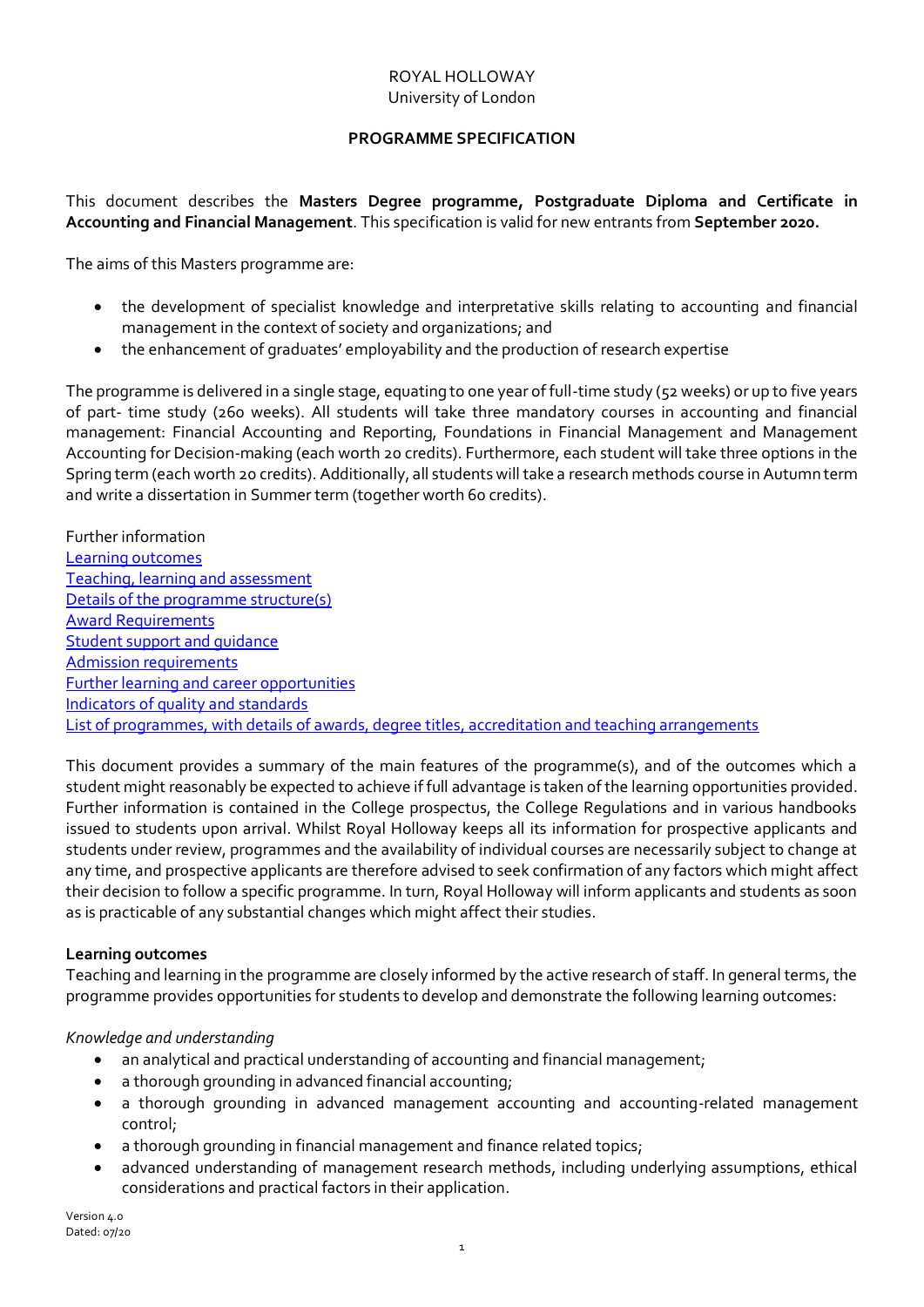*Skills and other attributes*

- an ability to place accounting in its broader context;\*
- the facility to evaluate and employ a variety of accounting-based techniques;\*
- an ability to evaluate critically the relevant academic literature;\*
- a capacity to employ different research methodologies, and to undertake research into accounting and financial management;\*
- a range of skills in writing, analytical and numerical work, presentations, group work and IT.\*

#### *\* transferable skills*

## [Back to top](#page-0-1)

## <span id="page-1-0"></span>**Teaching, learning and assessment**

Teaching will be through a combination of traditional lectures, and seminar groups. The seminars will take a variety of forms, such as student presentations and group discussions of pre-distributed material.

Assessment is by means of two-hour or three-hour examinations for the taught courses, worth between 60% and 80% of the final mark for each course. Course assignments (ranging from essays, reports, case studies and assessed presentations, depending on the course) produce 20% to 40% of the final mark. The dissertation will be 12-15,000 words. Full details of the assessments for individual courses can be obtained from th[e Department.](http://www.rhul.ac.uk/management/home.aspx)

#### [Back to top](#page-0-1)

#### <span id="page-1-1"></span>**Details of the programme structure(s)**

The duration of the full time programme is approximately 52 weeks, beginning in September, and teaching is spread over the Autumn and Spring Terms. Examinations are held in the Spring and Summer Term, after which students complete a Dissertation.

The first week of the course is dedicated to postgraduate student induction, including registration and an introduction to College and School of Management facilities. During this week MN5555 *Foundations of Modern Management* is offered as an integral, though non-assessed, part of the programme for Master's students at the School of Management.

The brief outline of the programme is shown below; however students can obtain further details from the Handbook. Where weightings are indicated in brackets, these refer to weightings within the MSc PG Dip and PGCert classification grade. Students are required to pass courses worth 120 credits for the PGDip. The programme structure for the PGDip is as below, with the exception that students will not undertake the dissertation, while for the Postgraduate Certificate, students are required to pass courses worth only 60 credits.

The programme includes three mandatory courses, which are delivered during the Autumn and Spring terms. In the Spring term, students must choose three courses from a range of elective courses. Students will also study a mandatory course on research methods to support the writing of a dissertation over the summer.

*Optional Induction week course* MN5555 *Foundations of Modern Management*

## *Mandatory courses*

MN5901 Financial Accounting and Reporting (20 Credits) MN5902 Management Accounting for Decision-making (20 Credits) MN5908 Foundations in Financial Management (20 Credits) MN5912 Research Methods for Accounting and Financial Management (20 Credits) (mandatory non-condonable) MN5906 Dissertation (40 Credits) (mandatory non-condonable)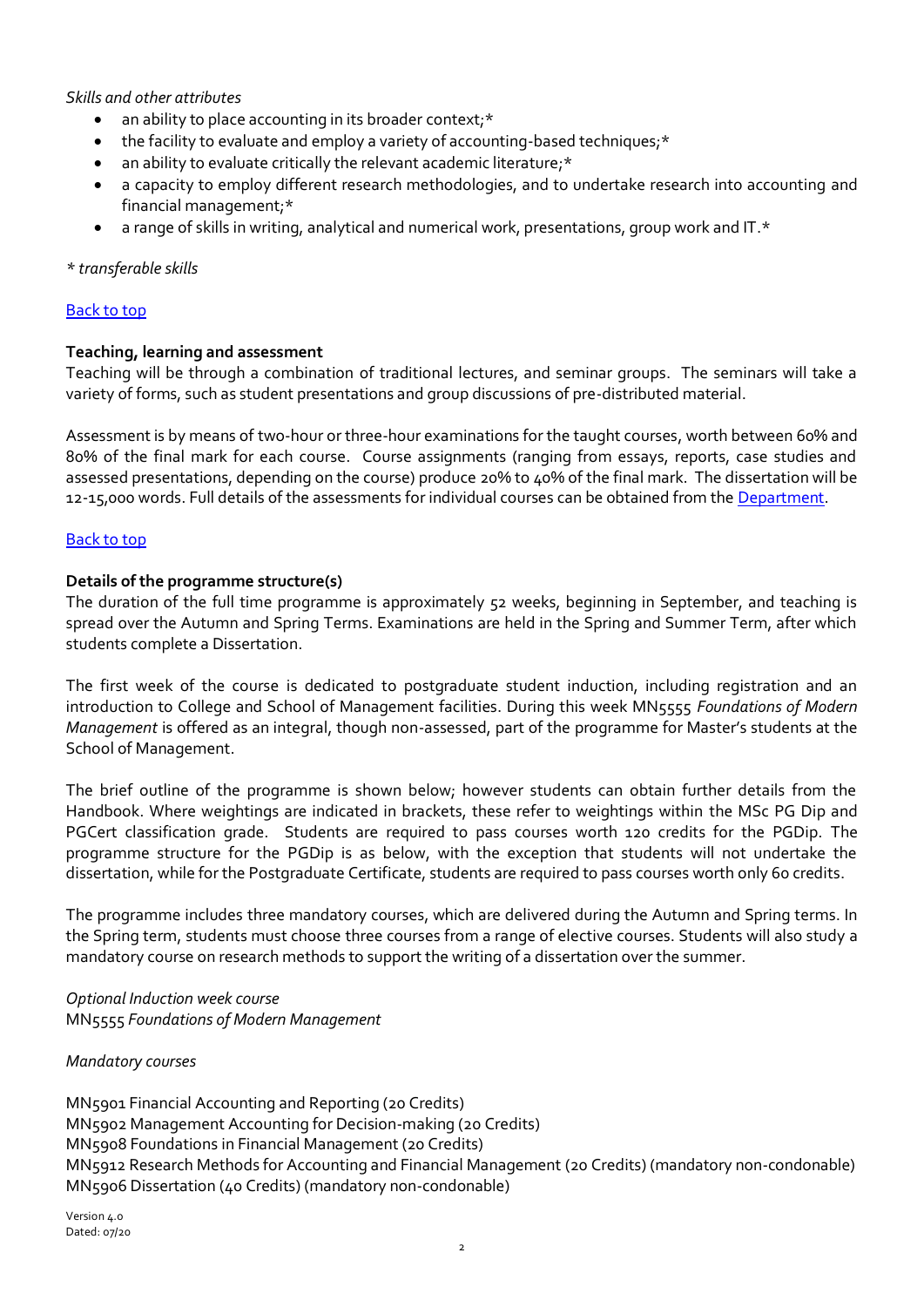*Elective courses (students must choose three from the following, subject to availability):*

MN5903 Sustainability and Accounting (20 Credits) MN5909 Topics in Finance and Investment Management (20 Credits) MN5910 International Financial Markets (20 Credits) MN5911 Financial Statement Analysis (20 Credits)

Please note that not all courses run each year. A full list of courses including optional courses for the current academic year can be obtained from th[e Department.](http://www.rhul.ac.uk/management/home.aspx)

## Part-time programme structure

The programme can be taken part-time over two to five years beginning in September of year one. Part-time students studying over two years normally take MN5901, MN5902, MN5908 in their first year, and MN5445 and optional courses in their second year. Students who take courses over more than two years should discuss with the department the order in which to take mandatory and optional courses. The dissertation/ project is normally taken in the final year of study.

#### Examination details and dates

Examinations will be held in the summer term (normally May). The Dissertation is submitted at the end of the academic year (the beginning of September).

## [Back to top](#page-0-1)

## <span id="page-2-0"></span>**Progression and award requirements**

All students on the MSc programme will be eligible to submit a dissertation. Students who have failed a number of taught courses are to be counselled by the Programme Director whether progressing to the dissertation stage is likely to be in their best interest.

Please note that if you hold a Tier  $\mu$  (General Student) Visa and you choose to leave or are required to leave (because of non-progression) or complete early (before the end date stated on your CAS), then this will be reported to UKVI.

## **Requirements for the award of Master of Science, Postgraduate Diploma and Certificate and Graduate Diploma**

Please consult the Postgraduate Taught Regulations for progression and award requirements: [https://www.royalholloway.ac.uk/staff/teaching/aqpo/academic-regulations-and-policies/academic](https://www.royalholloway.ac.uk/staff/teaching/aqpo/academic-regulations-and-policies/academic-regulations.aspx)[regulations.aspx](https://www.royalholloway.ac.uk/staff/teaching/aqpo/academic-regulations-and-policies/academic-regulations.aspx) [Back to top](#page-0-1)

## <span id="page-2-1"></span>**Student support and guidance**

- Dissertation Supervisors. All students are allocated a Supervisor who is available by appointment. The Supervisor's role is to advise on the Dissertation.
- Programme Director.
- Staff will be available via their e-mail addresses, which are published on the web.
- Detailed student handbook and course resources will be available both in the Management Office and on the dedicated website.
- Extensive supporting materials and learning resources are available in College libraries and via Moodle.
- The College Careers Service and School Careers Service Liaison Officer can offer individual careers advice and support.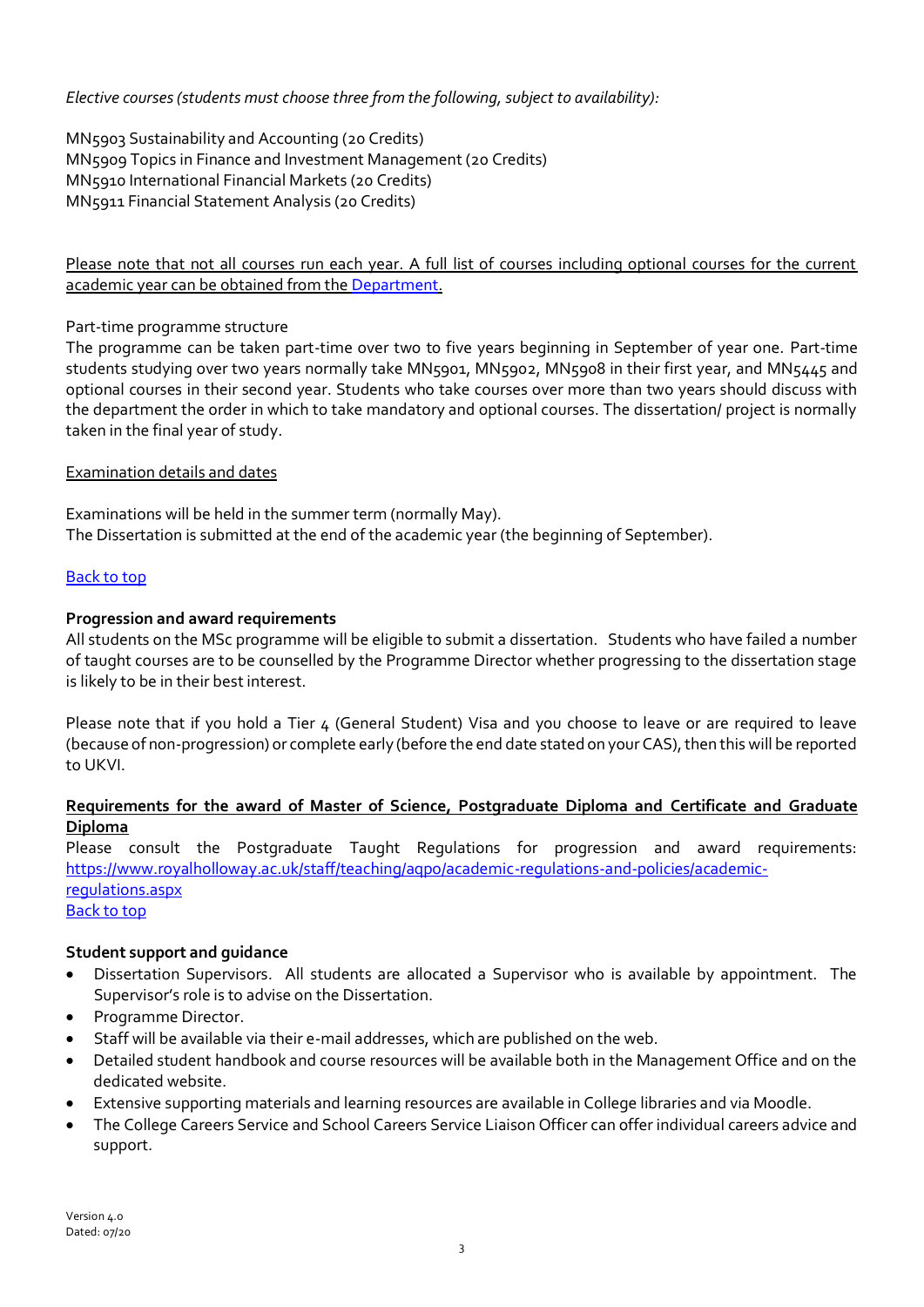- Students have access to all College and University support services, including Student Counselling Service, the Centre for the Development of Academic Studies (CeDAS), Health Centre and Disability and Dyslexia Services for students with additional needs.
- The Postgraduate Staff-student committee meets three times per year with elected representatives from all Management postgraduate courses. Minutes of these meetings are posted in the School and communicated by e-mail.

## [Back to top](#page-0-1)

## <span id="page-3-0"></span>**Admission requirements**

For details of admissions requirements please refer to the [Course Finder.](https://www.royalholloway.ac.uk/management/coursefinder/mscinternationalaccounting(msc).aspx)

#### [Back to top](#page-0-1)

#### <span id="page-3-1"></span>**Further learning and career opportunities**

The programme will offer an internationally focused and theoretical grounding in various aspects of accounting and financial management which would benefit students intending to work in accounting, finance, business and management, in the for-profit, not-for-profit and public sectors. Areas of subsequent employment might, for example, include private companies, charities or arts administration. A PhD in Accounting would be a natural progression for those interested in pursuing further research, for which good supervision is available within the School. The Management School at Royal Holloway has a strong research culture and a growing number of M Phil and PhD students. For more details on further learning and career opportunities please refer to th[e Careers Service.](http://www.rhul.ac.uk/careers/home.aspx)

#### [Back to top](#page-0-1)

#### <span id="page-3-2"></span>**Indicators of quality and standards**

Royal Holloway's position as one of the UK's leading research-intensive institutions was confirmed by the results of the most recent Research Excellence Framework (REF 2014) conducted by the Higher Education Funding Council (HEFCE). The scoring system for the REF 2014 measures research quality in four categories, with the top score of  $4^*$  indicating quality that is world-leading and of the highest standards in terms of originality, significance and rigour and 3\* indicating research that is internationally excellent.81% of the College's research profile was deemed to be within the 4\* or 3\* categories, an increase of over 20% since 2008.The results for the quality of our research outputs placed Royal Holloway 15<sup>th</sup> in the UK based on an overall Grade Point Average (GPA) score and 20<sup>th</sup> in the UK for 4<sup>\*</sup> and 3<sup>\*</sup> research. The School of Management is ranked 14<sup>th</sup> out of 101 Business and Management Schools in the United Kingdom for the quality of research outputs, based on both GPA and on the proportion of our research that is of  $3*$  and  $4*$  quality. Several of the lecturers in the programme have direct links to practice in accounting and financial management through participation in standard setting, regulatory, and corporate governance practices.

#### [Back to top](#page-0-1)

## <span id="page-3-3"></span>**List of programmes with details of awards, teaching arrangements and accreditation**

The programme is taught entirely by staff at Royal Holloway, University of London, and the Masters leads to an award of the University of London. The Postgraduate Diploma, Postgraduate Certificate and Graduate Diploma lead to an award of Royal Holloway and Bedford New College. The Banner programme codes are given in parentheses.

#### **Masters Degree programme in Accounting and Financial Management**

MSc Accounting and Financial Management (3358)

#### **Postgraduate Diploma in Accounting and Financial Management**